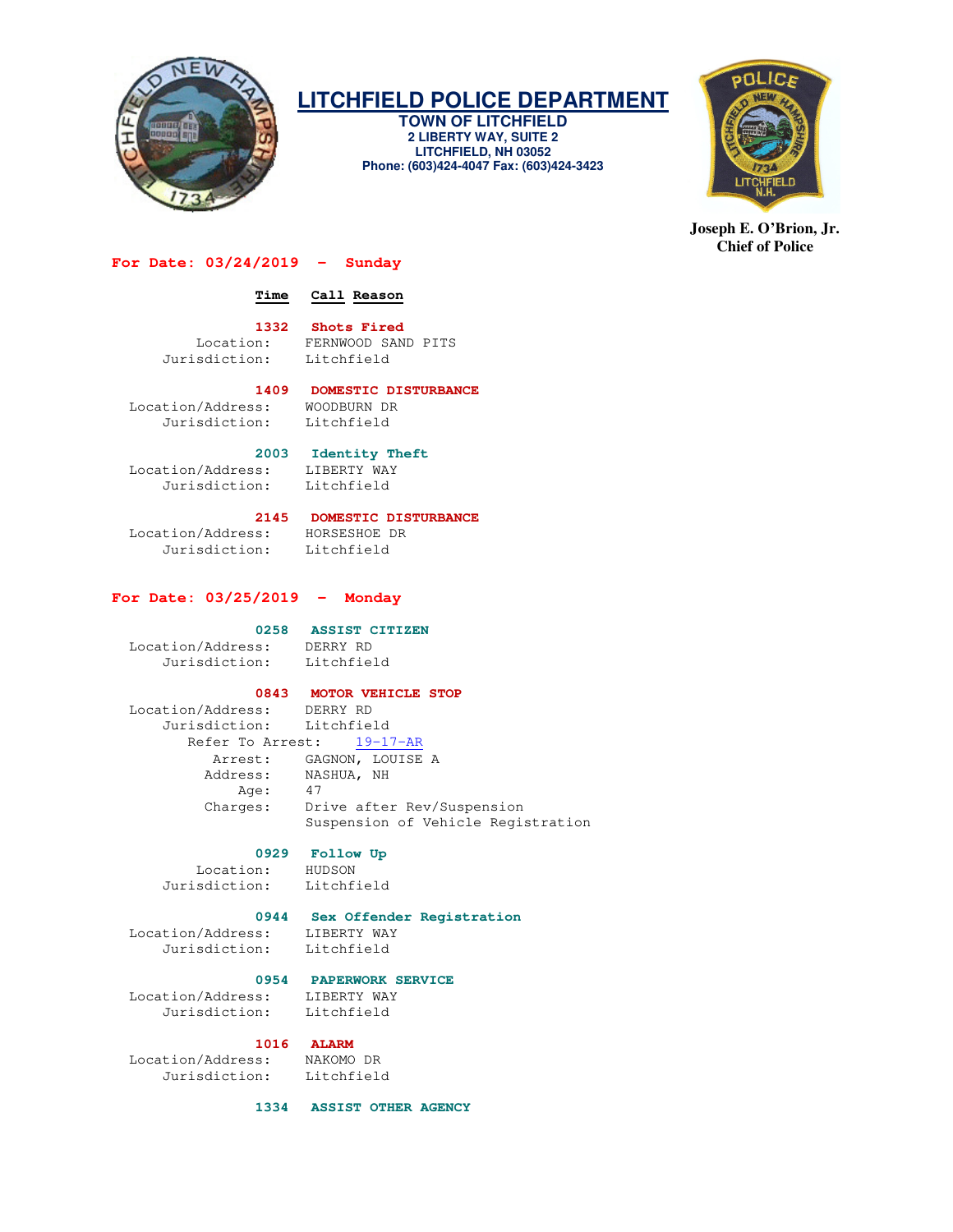Location/Address: LIBERTY WAY Jurisdiction: Litchfield

### **1355 Follow Up**

 Location/Address: LIBERTY WAY Jurisdiction: Litchfield

### **1440 FINGERPRINTING**

 Location/Address: LIBERTY WAY Jurisdiction: Litchfield

 **1520 Civil Issue**  Location/Address: LIBERTY WAY Jurisdiction: Litchfield

 **1616 Vin Check**  Location/Address: ROCKY HILL RD

Jurisdiction: Litchfield

### **1639 COMPLAINT**

 Location/Address: LIBERTY WAY Jurisdiction: Litchfield

### **1727 Erratic Operation**

 Location/Address: PAGE RD Jurisdiction: Litchfield

 **1823 Motor Vehicle Accident**  Jurisdiction: Litchfield

## Location/Address: CHARLES BANCROFT HWY + CUMMINGS DR

### **For Date: 03/26/2019 - Tuesday**

### **0725 Motor Vehicle Accident**

 Location/Address: CHARLES BANCROFT HWY Jurisdiction: Litchfield

 **1130 MV Repo** 

## Location/Address: ROOKERY WAY Jurisdiction: Litchfield

### **1145 Follow Up**

 Location/Address: LIBERTY WAY Jurisdiction: Litchfield

## **1227 Hit And Run**

 Location/Address: SYBIL LN Jurisdiction: Litchfield

### **1255 WELFARE CHECK**

 Location/Address: CARDINAL LN Jurisdiction: Litchfield

### **1408 COMPLAINT**

 Location/Address: BRICKYARD DR Jurisdiction: Litchfield

# **1425 ALARM**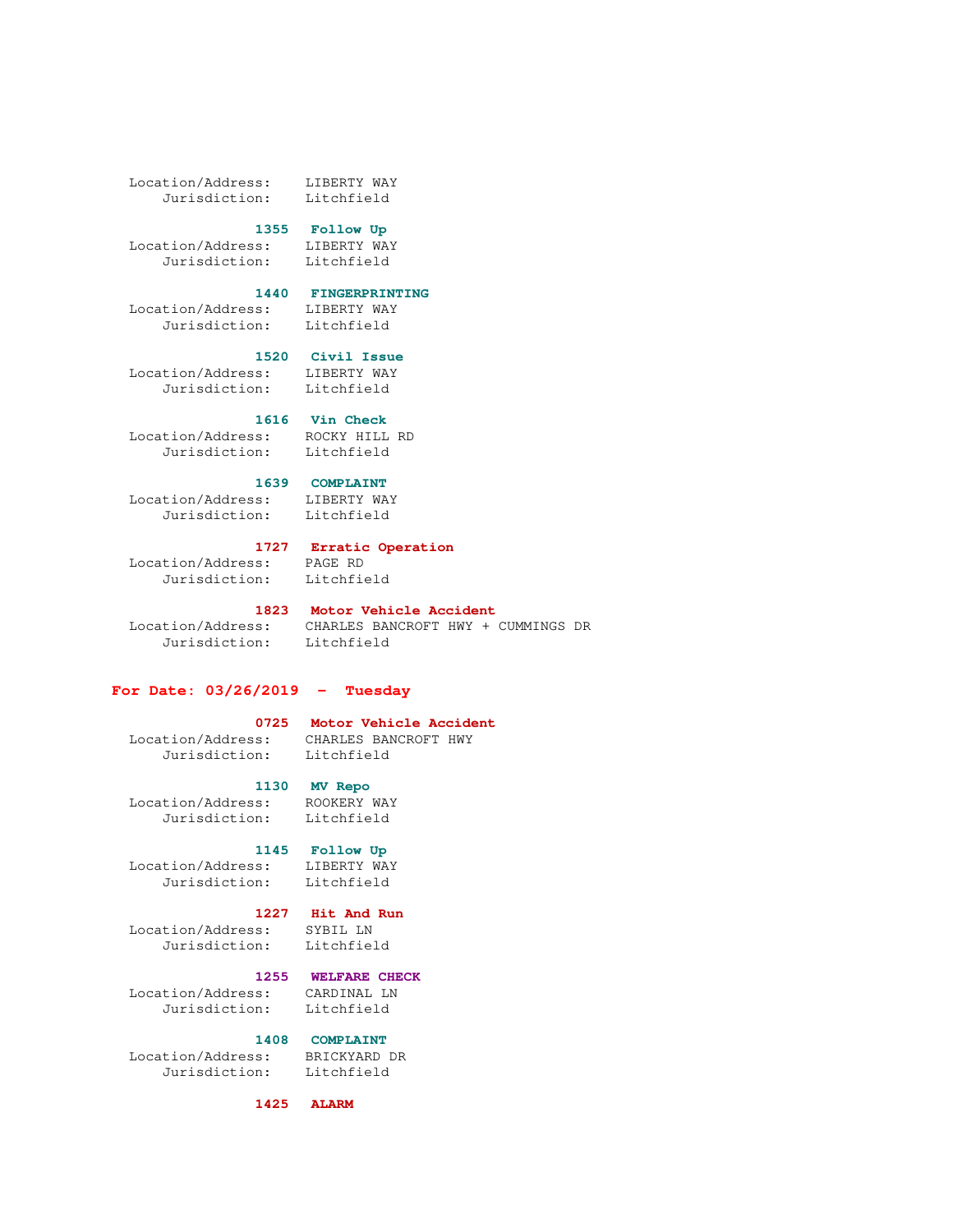

# **LITCHFIELD POLICE DEPARTMENT**

**TOWN OF LITCHFIELD 2 LIBERTY WAY, SUITE 2 LITCHFIELD, NH 03052 Phone: (603)424-4047 Fax: (603)424-3423** 



**Joseph E. O'Brion, Jr. Chief of Police** 

 Location/Address: FALLON DR Jurisdiction:

### **1545 ASSIST CITIZEN**

 Location/Address: CHARLES BANCROFT HWY Jurisdiction:

 **1549 Child Custody**  Location/Address: LIBERTY WAY

Jurisdiction: Litchfield

# 1723 **Welfare Check**<br>  $\text{S}:\qquad \text{CARDINAL}$  LN

Location/Address: Jurisdiction: Litchfield

 **1736 Scam Telephone**  Location/Address: MARTIN LN Jurisdiction:

 Location/Address: ALBUQUERQUE AVE Jurisdiction: Litchfield

## **2100 MOTOR VEHICLE COMPLAINT**

### **For Date: 03/27/2019 - Wednesday**

### **0836 JUVENILE OFFENSES**

### Location/Address: ROCKY HILL RD Jurisdiction: Litchfield

### **1058 ASSIST OTHER AGENCY**

 Location/Address: WOODBURN DR Jurisdiction: Litchfield

### **1144 THEFT**

 Location/Address: APRIL DR Jurisdiction: Litchfield

## **1229 Follow Up**

 Location/Address: LIBERTY WAY Jurisdiction: Litchfield

## **1300 Follow Up**

 Location/Address: MCELWAIN DR Jurisdiction:

## **1356 Animal Involved Incident**

Location/Address: WOODHAWK WAY<br>Jurisdiction: Litchfield Jurisdiction:

### **1423 COMPLAINT**

Jurisdiction: Litchfield

Location/Address: CHARLES BANCROFT HWY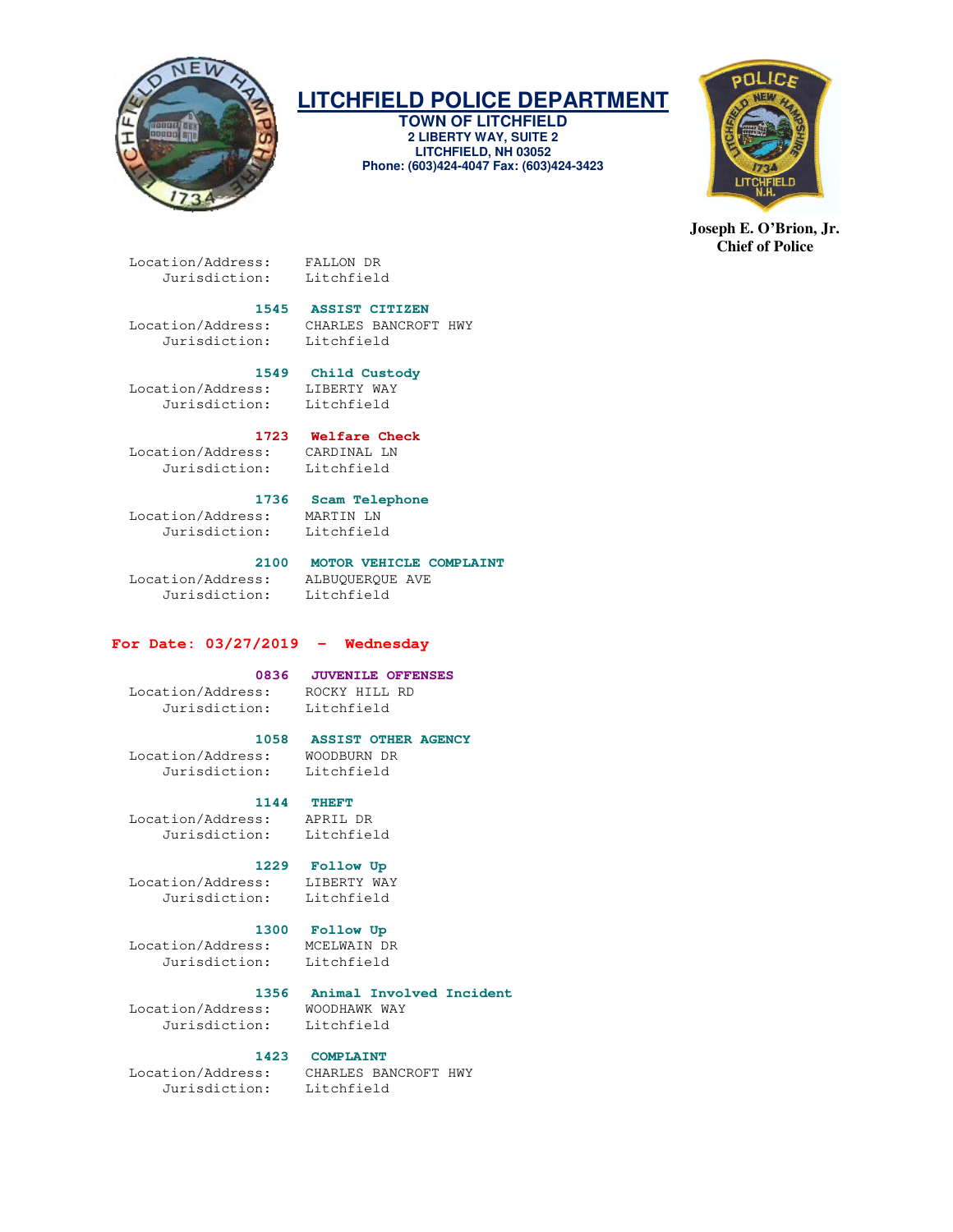# Location/Address: CUTLER RD

# **1528 Suspicious Vehicle**

Jurisdiction:

### **1629 JUVENILE OFFENSES**

 Location/Address: WOODHAWK WAY Jurisdiction: Litchfield

# **1654 COMPLAINT**<br> **BS:** LIBERTY WAY

Location/Address: Jurisdiction: Litchfield

# **1737 Scam Telephone**

Location/Address: WOODHAWK WAY<br>Jurisdiction: Litchfield

Jurisdiction:

## **2349 Suspicious Person**

Jurisdiction: Litchfield

Location/Address: CENTURY LN + PERRY CT

### **For Date: 03/28/2019 - Thursday**

### **0848 ASSIST OTHER AGENCY**  Location/Address: LIBERTY WAY

Jurisdiction: Litchfield

# Location/Address: LIBERTY WAY

## **0915 ASSIST OTHER AGENCY**

Jurisdiction: Litchfield

### **0955 COMPLAINT**

 Location/Address: COLWELL CIR Jurisdiction: Litchfield

### **1057 ASSIST OTHER AGENCY**

 Location/Address: LIBERTY WAY Jurisdiction: Litchfield

# 1121 **ASSIST CITIZEN**<br>ss: LIBERTY WAY

Location/Address: Jurisdiction: Litchfield

## **1127 Follow Up**

 Location/Address: CHARLES BANCROFT HWY Jurisdiction: Litchfield

## **1510 COMPLAINT**

```
 Location/Address: HORSESHOE DR 
 Jurisdiction: Litchfield 
        Refer To Arrest: 19-18-AR
          Arrest: SUMMERS, BRENDA LEE 
          Address: LITCHFIELD, NH 
             Age: 58 
          Charges: Hindering Apprehension/Prosecution 
        Refer To Arrest: 19-19-AR
Arrest: CHENEY, ROBERT A
 Address: LITCHFIELD, NH 
             Age: 62
```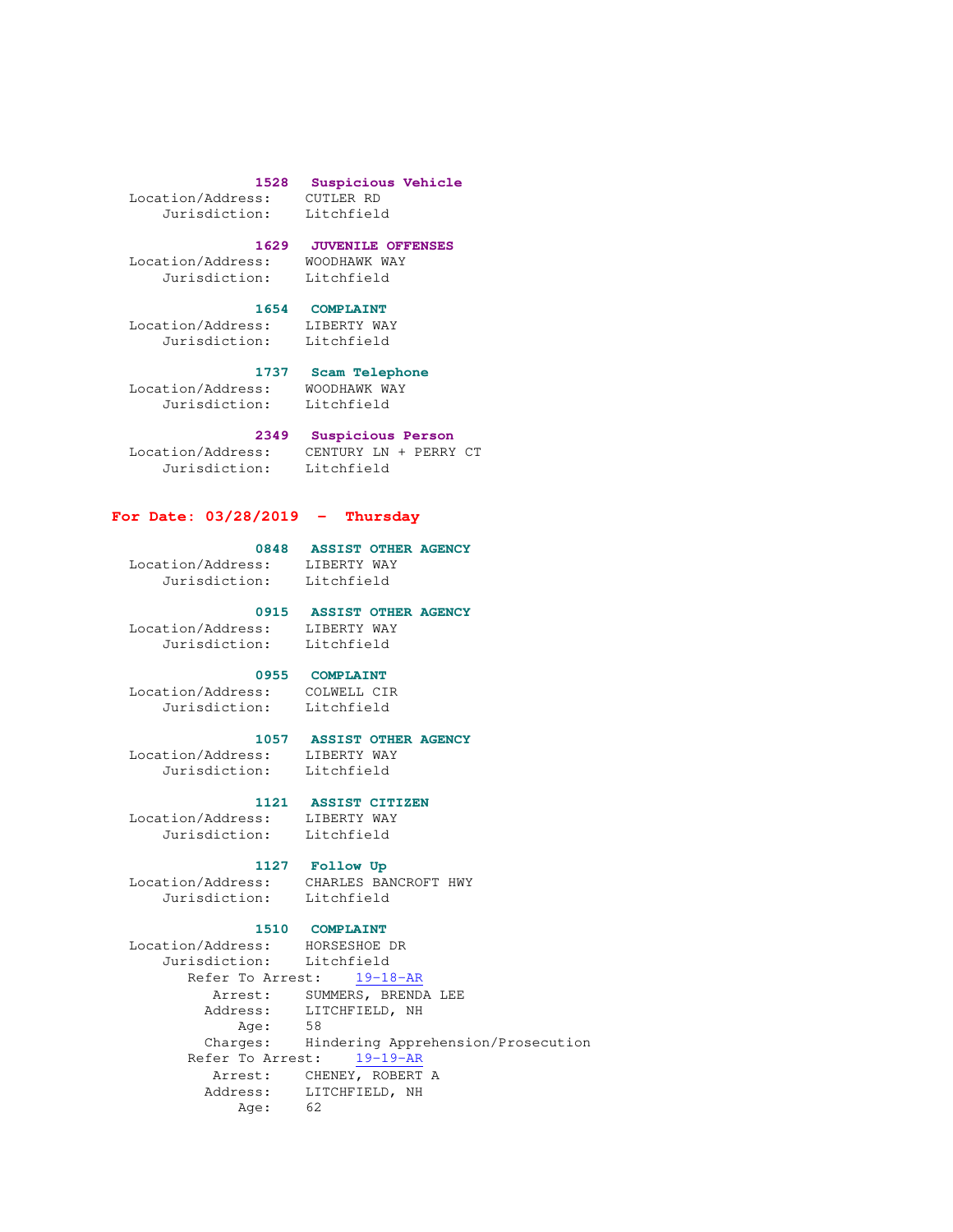

## **LITCHFIELD POLICE DEPARTMENT**

**TOWN OF LITCHFIELD 2 LIBERTY WAY, SUITE 2 LITCHFIELD, NH 03052 Phone: (603)424-4047 Fax: (603)424-3423** 



**Joseph E. O'Brion, Jr. Chief of Police** 

 Charges: Breach of Bail Stalking; Domestic Violence; Order

## **1520 Scam Telephone**

 Location/Address: TALENT RD Jurisdiction:

## **1718 Drug Violation**

 Location/Address: COLBY RD Jurisdiction: Litchfield

# **1724 MOTOR VEHICLE COMPLAINT**<br> **IS:** TALENT RD

Location/Address: Jurisdiction: Litchfield

### **2056 Pedestrian**

 Location/Address: ALBUQUERQUE AVE Jurisdiction: Litchfield

### **For Date: 03/29/2019 - Friday**

## **0032 Suspicious Vehicle**

 Location/Address: CHARLES BANCROFT HWY Jurisdiction: Litchfield

## **0933 Civil Issue**

 Location/Address: NESENKEAG DR Jurisdiction: Litchfield

### **0943 SERVE RESTRAINING ORDER**

 Location/Address: MCQUESTEN CIR Jurisdiction: Litchfield

### **1038 911 Hang Up**

 Location/Address: HIGHLANDER CT Jurisdiction: Litchfield

### **1219 Vin Check**

Location/Address: CHARLES BANCROFT HWY

### **1710 DOMESTIC DISTURBANCE**

 Location/Address: WOODBURN DR Jurisdiction: Litchfield

Jurisdiction:

 **1837 Noise Complaint**  Location/Address: ROCKY HILL RD Jurisdiction: Litchfield

### **1853 Police Service**

 Location/Address: PARKER CIR Jurisdiction: Litchfield